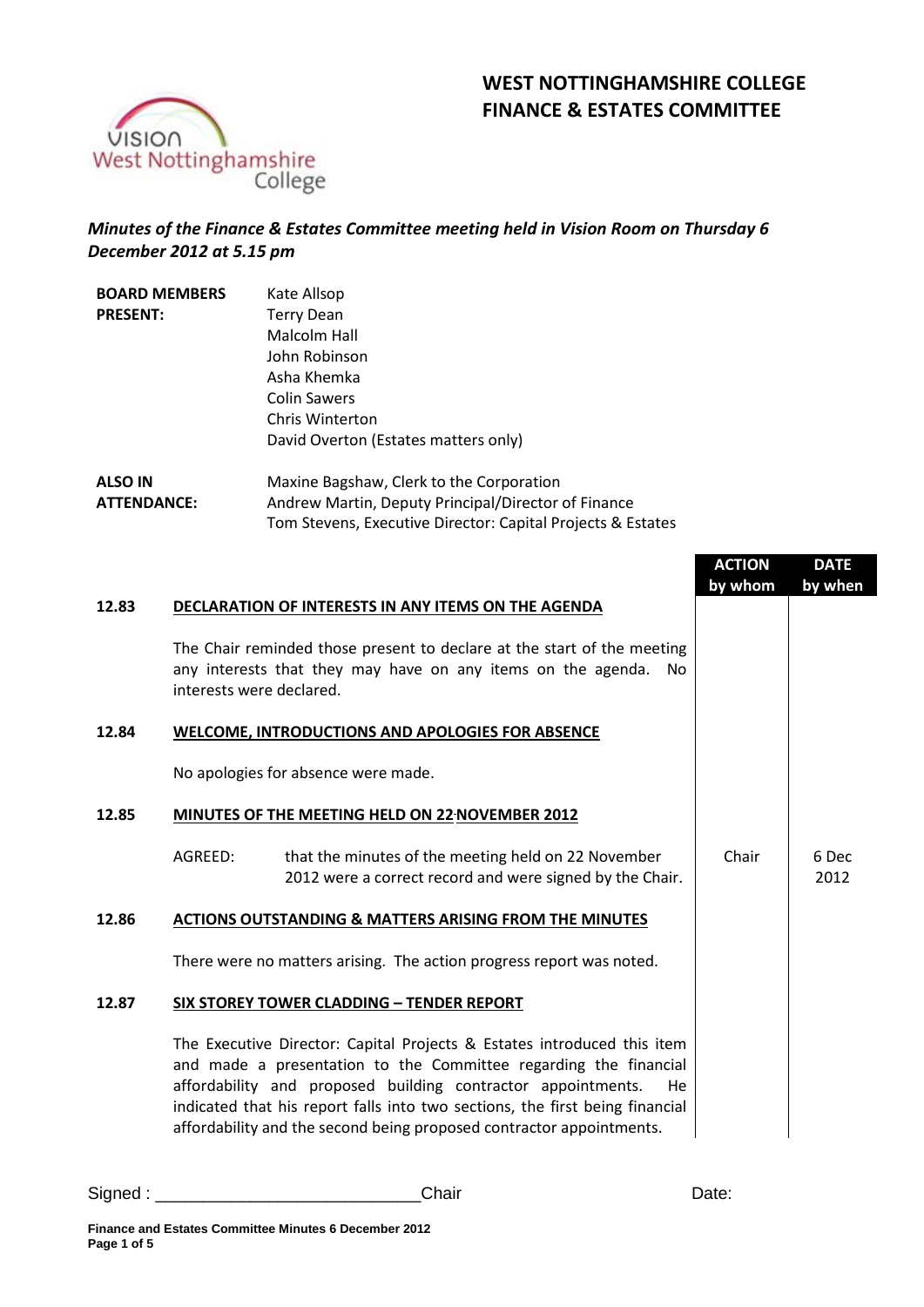#### 1) Financial Affordability

The Executive Director capital Projects & Estates indicated that his presentation was intended to remind Governors of 'where we are'. Members were shown a slide, which detailed the outstanding areas to be clad. Members reviewed the project budget variances and noted the original plan back in 2010, the adjusted figures in June 2012 and the cladding construction tender, (which is currently the best tender) and which comes in at £800k more than the budgeted figure.

He reminded Governors that there has been a reduced scope of work to try and offset some of the higher than anticipated budget figures. Members` attention was drawn to the list, which it is anticipated would seek in some way to bring it back in to line with the June expectations. Members` attention was specifically drawn to the roof and wall insulation work required, it was explained that these costs came as a bit of a surprise as it was believed that insulation, albeit at a lower level, was included. The fact that there is no LRC roof or wall insulation at all is a significant deviation from the expected position.

Members were reminded that in June 2012 it was known that the likely cladding costs would be over budget and therefore the decision was made to re-adjust the scope of works, particularly a lighter touch approach taken regarding the Sherwood Care building and No. 19. In addition, the work regarding the Trades Building was agreed to be deferred.

Members reviewed the best tender cost from Clegg and acknowledged that the £5.1million cost includes more work than envisaged in the June 2012 re-adjustment and therefore it is important to get a clearer understanding of the cost of the component parts.

Members reviewed the slide headed 'affordability of the current proposed programme' and the following was noted:

- Sports Hall/Parking forecast of £2,909 this is a worst case scenario for final out turn for Sports Hall cost, but the hope is that it will not be as high as this.
- Total programme cost increased from £24million to £25,670million, this is because of additional work now within the programme. Main contributing factors to the increase are Trades Building, CREATE, Sports Hall, Teaching Block and Visual Arts.
- In addition to the above, the additional project regarding the Engineering Centre is estimated to cost £3million.

Members reviewed the slide headed 'financing of residual programme' and noted that increased capital grants have been received since the original project budget was established. In addition, disposal proceeds have been reduced, as there is some doubt about realising sales at this time. It was noted that the lending cap of £17milion will not be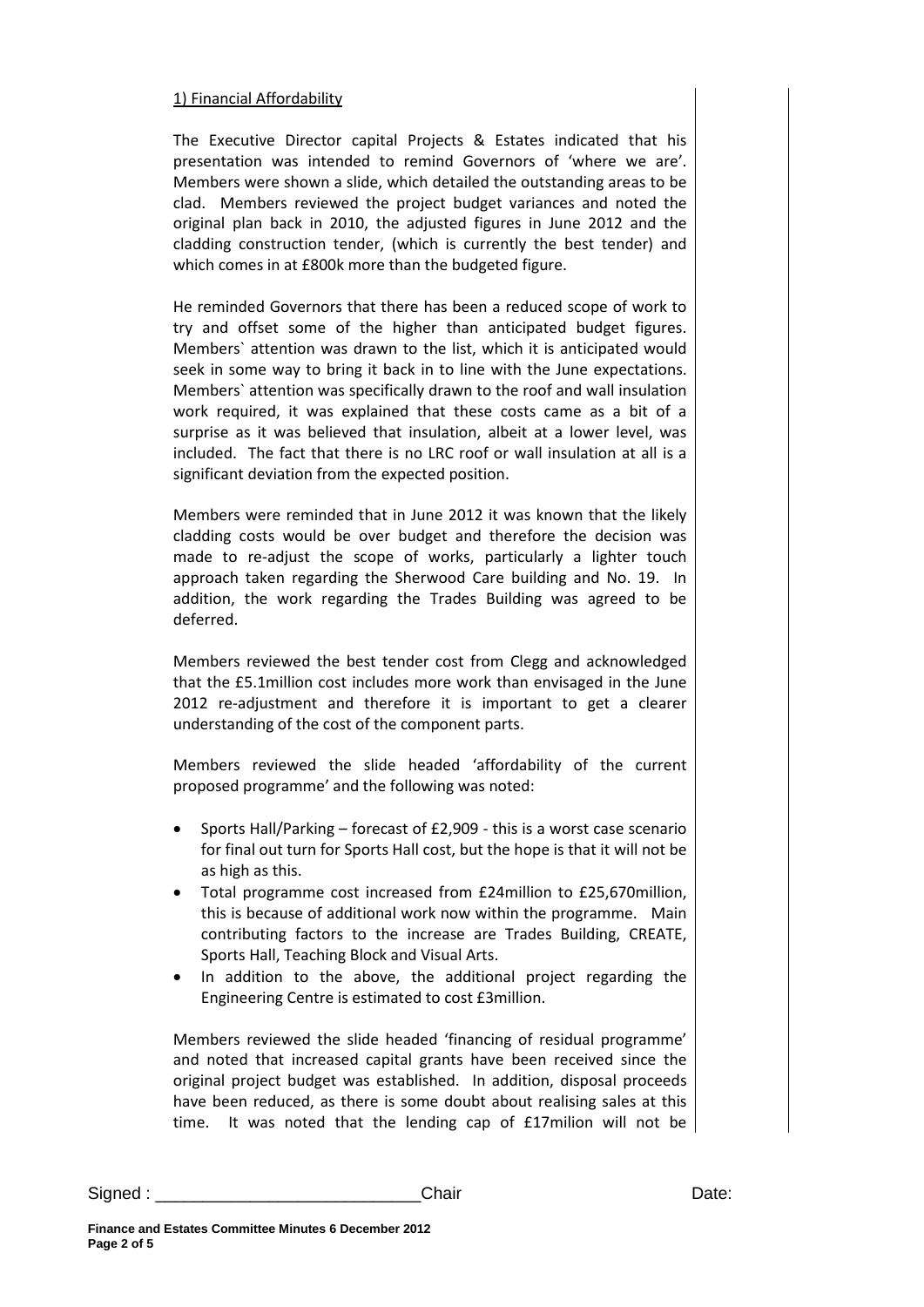breached, although there is a gap regarding budget cost changes as a result of new projects which have come on line during the cycle of the project so far.

Members reviewed his detailed written report and the following was noted:

- All received tenders for the six-storey tower cladding have come in over budget. The most competitive tender of £5,166,445 is £861,445 above the £4,305,000 budget.
- The tenders include an increased scope of work that equates to a cost of around £422,092 and £41,377 of works to the Trades Building that could be deferred. If excluded, this reduces the tender to £4,702,976 which is £397,976 over budget.
- Financial affordability College secured loan facilities of £17million. The College has also secured £3.323million ERG grant funding.
- Actual expenditure on capital programme to date is £14.12million.
- Proposed project includes cladding of buildings £4.703million, Visual Arts relocation of £2.364million and Engineering Centre of £3million.
- Total forecast for the £24million programme now stands at £25.670million, of which £900k is linked to grant application, leaving a balance of £770k to finance.
- The decision to pursue the Engineering Centre relocation suggests a further £3million of investment, bringing total forecast to £28.7million.
- The financing of the £4.670million residual programme can be funded through £1million from the bank loan, £3.323million capital grants and £1.347million College reserves.

The Director of Finance confirmed that, in his view, the project is affordable as things stand at the moment. He did, however, indicate the risk to the College if things change. At this point in time, the College can afford the extra costs associated with the cladding.

A concern raised by Committee members was the cut backs made in relation to the internal works. It was acknowledged that this is only a short term position that can be sustained and, in reality, it was likely that a complete internal refurbishment programme was required. Members questioned whether, in focussing funds on the external experience to the detriment of the internal, this would diminish the students` experience. Members questioned whether students would be disappointed by the look of the new site given the promise of the external façade.

Governors felt that the decant was a perfect opportunity to undertake refurbishment, and questioned whether there was anything within the proposed external works programme that could be deferred or sacrificed to allow the internal refurbishment. Members debated the possibility of putting the Engineering Centre proposals on hold and using the funds available in this area for internal works.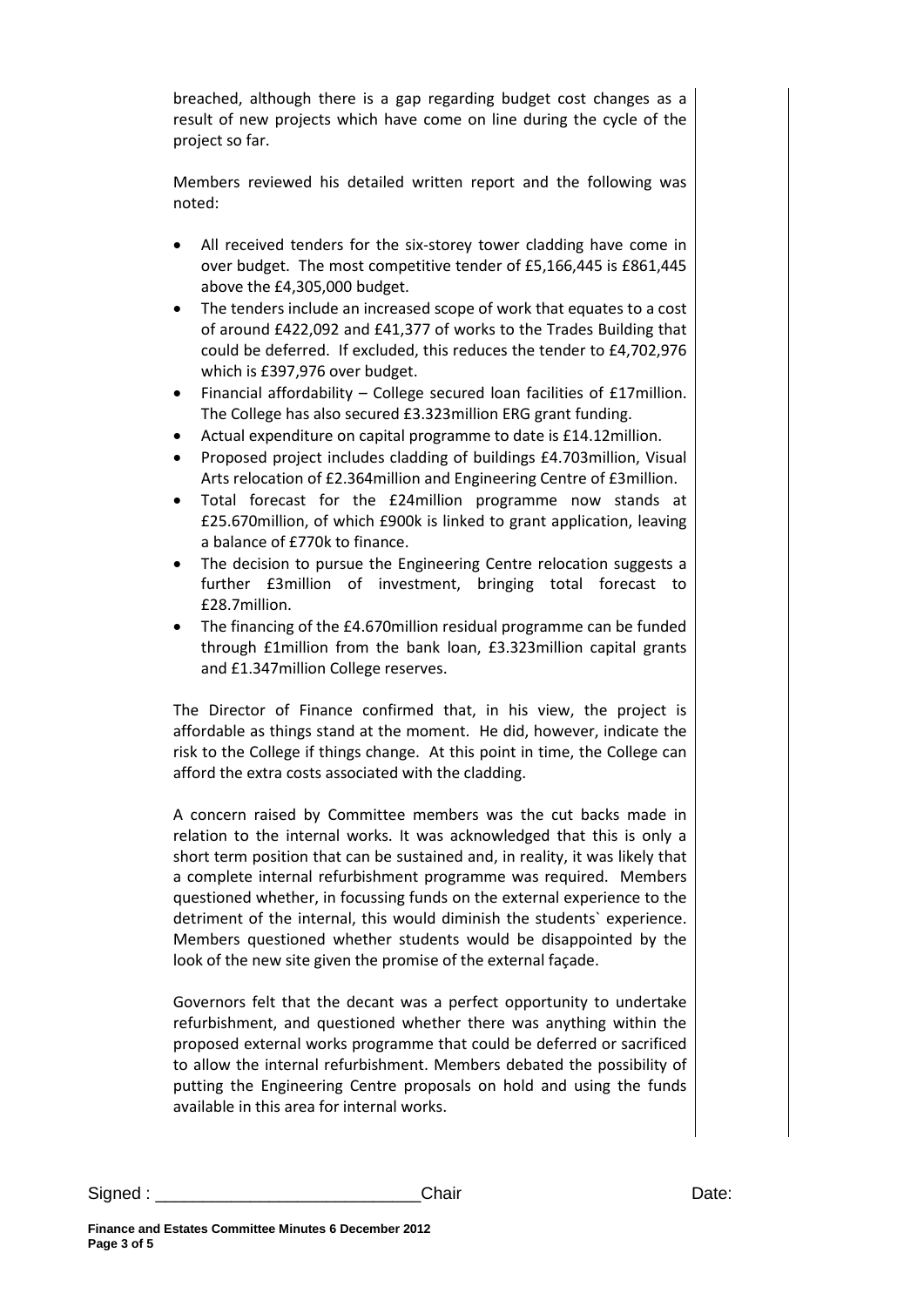All agreed that there was a need for the Committee and the Board to be comfortable about hitting future targets, as affordability was predicated on hitting these targets.

Members discussed the proposal to defer an element of the lighting scheme to save costs at this time. Members questioned whether or not, if the whole lighting project is not undertaken at this point in time, there would be significantly more costs at a later date. Members were given assurances that this was not the case, and that what is included in the tender costs is the Tower lights, and what is proposed to be deferred is fairly minor ground works in other areas. The Executive Director: Capital Projects & Estates indicated that as part and parcel of agreeing the contract, he would look to try and fix the future price of any additional lighting with appointed contactors at this point in time.

Members discussed the insulation cost deferral and indicated that, whilst there may be installation costs, there would actually be energy saving costs which would offset. In general discussion it was acknowledged that it would be more difficult to retrofit insulation to the walls because of the cladding. By comparison, retro fitting insulation to the roof would be quite straightforward.

In terms of the financial position, it was acknowledged that reserves of £3.3million are ahead of where the College forecast itself to be when the original plan was approved. From reserves, the College will need to use £1.3million to fulfil its plans, this then does give some additional capacity for future eventualities.

The Principal confirmed that the Board is being asked to take a calculated bold decision. She indicated that Auditors were entirely happy about the level of reserves and no concerns were expressed and that financial statements have been signed off. She explained that the SFA also have a financial overview of the College and no concerns have been raised. It was also noted that the Colleges financial performance and management should be cross-referenced with the PFA review, where a grade 1 was given in relation to financial planning and systems.

In conversation it was noted that the proposal in relation to the Studio School is an entirely separate initiative and will be funded entirely independently.

In reviewing the proposal put forward, members acknowledged that there were always choices to be made and consequences throughout the whole project. Whilst it is not possible to do everything, there is a need to make compromises, until funding opportunities dictate otherwise. Having reviewed the financial projections, members were entirely happy with the figures and the affordability of the plans. What remains a concern, however, is the apparent inability to constrain additional costs. Members had no real assurances that forecast costs would not go up again, although it was noted that contingent funds are 6% of the project.